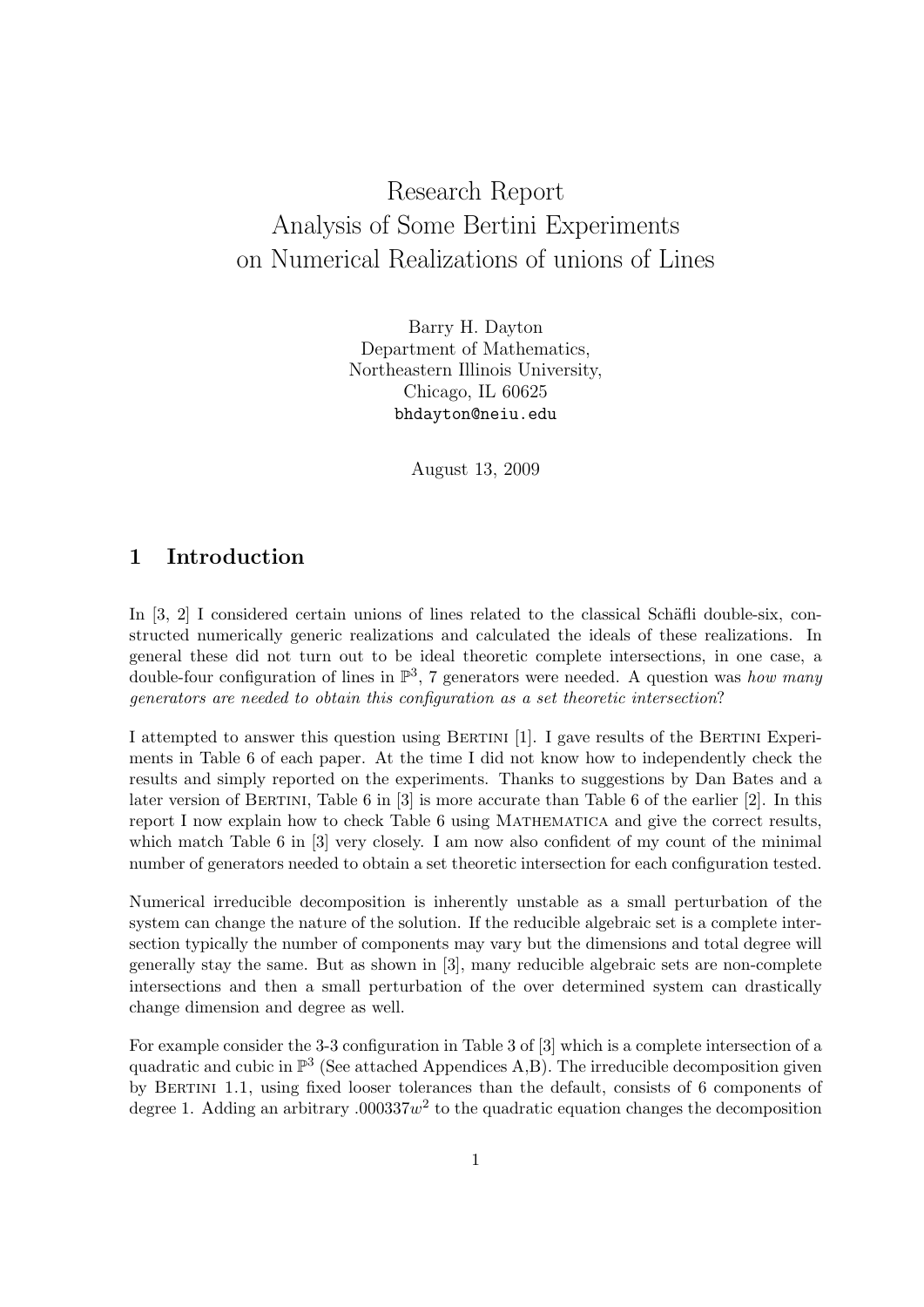to 1 degree 2 and 1 degree 4 component. But if the perturbation is by adding  $.0337w^2$  to the quadratic then one gets one component of degree 6. Contrast, however, the 3-2 configuration which is obtained as the solution of the two equations above plus another cubic. Without pertubation the BERTINI solution is 5 components of dimension 1 degree 1 with a small (1-4 depending on run) number of extraneous components of dimension 0, adding the  $.00337w^2$  to the first equation only gives 15 components of dimension 0 degree 1, i.e. 15 simple points.

Given this instability the BERTINI results reported in Table 6 of [3] should be considered impressive. Still, I was concerned about the extraneous points returned not only because most of these were not actual solutions, but more importantly because I was not confident of my answers to the set theoretic intersection question.

Details of the examples and computations in this report are included in an attached appendix in text file format so that the reader may easily import data into MATHEMATICA, MAPLE, BERTINI, etc. if he wishes to do so.

### 2 Two theorems about the Hilbert Polynomial

Unlike the numerical irreducible decomposition, the Hilbert polynomial of a system, as calculated in [3] using approximate linear algebra, is relatively stable. By setting a loose tolerance the rank of the Macaulay arrays are lowered giving a larger Hilbert function and polynomial. In general one can expect to get the largest Hilbert polynomial of any nearby system. For example the 3-2 configuration above perturbed by  $.00337w^2$  still gives the Hilbert function of the original 3-2 configuration when calculated using a tolerance of  $\varepsilon = .002$ .

There are several ways in which the Hilbert polynomial can detect the existence or nonexistence of change in the algebraic set by adding or deleting ideal generators. I discuss this in this section.

As in [3] I will write  $HF(d) = HF_{\mathcal{I}}(d) = {d+s-1 \choose s}$  $\binom{s-1}{s}$  – dim<sub>C</sub>  $\mathcal{I}_{(d)}$  where  $\mathcal{I}_{(d)}$  is the degree d homogeneous part of  $\mathcal I$  and the dimension is calculated relative to a tolerance  $\epsilon$ , specifically this calculation is done using the Homogeneous Macaulay Array of [3] where all singular values less than  $\epsilon$  are discarded. For large d,  $HF(d)$  is a rational polynomial in d called the Hilbert Polynomial  $HP(d) = HP<sub>\mathcal{I}}(d)</sub>$ .

**Theorem 1** Suppose  $\mathcal{I} \subseteq \mathcal{J} \subseteq \mathbb{C}[x_0,\ldots,x_s]$  are homogeneous ideals. Suppose  $\mathcal{I},\mathcal{J}$  are each **Theorem 1** suppose  $L \subseteq J \subseteq \cup [x_0, \ldots, x_s]$  are nomogeneous vacals. Suppose  $L, J$  are each generated by a system of generators of degree n or less. If  $H_{\mathcal{I}}(n) = H_{\mathcal{J}}(n)$  then  $\mathcal{J} \subseteq \sqrt{\mathcal{I}}$  so  $V(\mathcal{I}) = V(\mathcal{J})$ , in particular if  $\mathcal{I}, \mathcal{J}$  have the same Hilbert Polynomials then  $V(\mathcal{I}) = V(\mathcal{J})$ .

**Proof:** First note that since  $\mathcal{I} \subseteq \mathcal{J}$  the equality  $H_{\mathcal{I}}(n) = H_{\mathcal{J}}(n)$  implies  $\mathcal{I}_{(n)} = \mathcal{J}_{(n)}$ . But then  $\mathcal{I}_{(k)} = \mathcal{J}_{(k)}$  for all  $k > n$  since there are no new generators of degree greater than n. So if  $f \in \mathcal{J}$  there is an m so that  $k = \deg(f^m) \geq n$  and thus  $f^m \in \mathcal{I}$  hence  $f \in \sqrt{\mathcal{I}}$ . The conclusion  $V(\mathcal{I}) = V(\mathcal{J})$  then follows.  $\Box$ 

It should be noted that the converse is not true as the Hilbert Polynomial may in some cases be affected by the multiplicity of a component.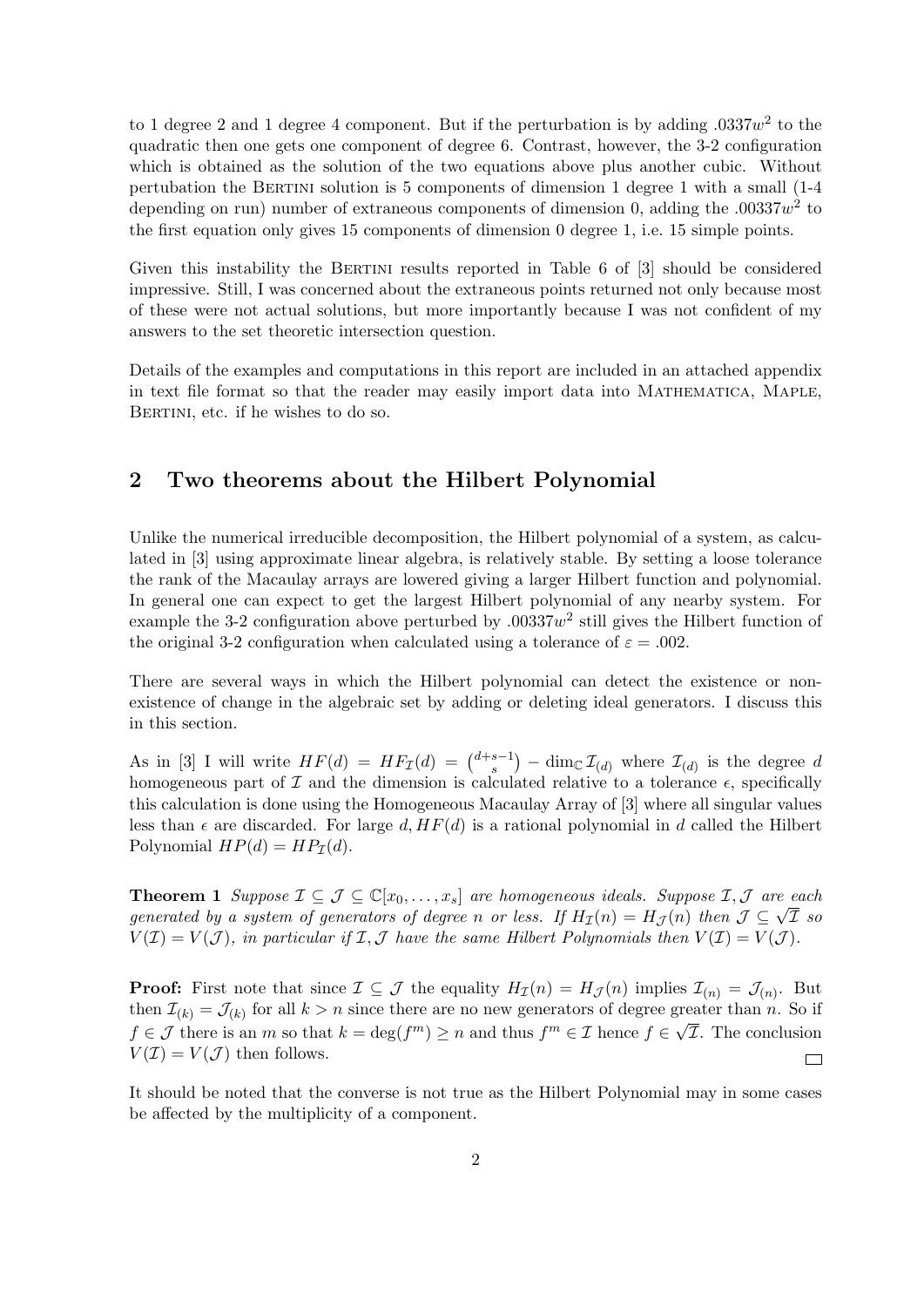**Theorem 2** Suppose J is a homogeneous ideal in  $\mathbb{C}[x_0, \ldots, x_s]$  and K is the homogeneous ideal of an simple point in  $\mathbb{P}^s$  not contained in  $V(\mathcal{J})$ .

- i)  $HP_{\mathcal{K} \cap \mathcal{J}} = HP_{\mathcal{J}} + 1$ , i.e.  $HF_{\mathcal{K} \cap \mathcal{J}}(d) = HF_{\mathcal{J}}(d) + 1$  for large d.
- ii) if  $V(\mathcal{I}) = V(\mathcal{J}) \cup \{P_1, \ldots, P_k\}$  where  $P_1, \ldots, P_k$  are distinct simple points not contained in  $V(\mathcal{J})$  then  $HP_{\mathcal{I}} = HP_{\mathcal{J}} + k$ .

**Proof:** For i) note that  $V(\mathcal{K}) \cap V(\mathcal{J}) = \emptyset$  so  $\sqrt{V(\mathcal{K}) + V(\mathcal{J})} = \mathfrak{m}$  the irrelevant ideal. Since K is the ideal of a simple point  $HP_{\mathcal{K}} = 1$ . But by [4, Prop. 5.4.16]  $HP_{\mathcal{K}+\mathcal{J}} = 0$  and

$$
HP_{\mathcal{K}\cap\mathcal{J}}(d) = HP_{\mathcal{K}}(d) + HP_{\mathcal{J}}(d) - HP_{\mathcal{I}+cJ}(d) = HP_{\mathcal{K}}(d) + HP_{\mathcal{J}}(d) = HP_{\mathcal{J}}(d) + 1
$$

Part ii) follows from i) by induction.

Again I note that the converse is not true as there are other ways to increase a Hilbert polynomial by a constant  $k$ . But combining the two theorems gives the following corollary

**Corollary 1** Suppose  $\mathcal{I} \subseteq \mathcal{J}$  are homogeneous ideals and  $HP_{\mathcal{I}} = HP_{\mathcal{J}} + k$  for some integer  $k \geq 0$ . If there are k known points  $P_i$ ,  $i = 1, ..., k$ , with  $P_i \in V(\mathcal{I})$  but  $P_i \notin V(\mathcal{J})$  then  $V(\mathcal{I}) = V(\mathcal{J}) \cup \{P_1, \ldots, P_k\}$ 

**Proof:** Since  $V(\mathcal{J}) \cup \{P_1, \ldots, P_k\} \subseteq V(\mathcal{I})$  then

$$
\mathcal{I} \subseteq \sqrt{\mathcal{I}} = I(V(\mathcal{I})) \subseteq I(V(\mathcal{J}) \cup \{P_1, \dots, P_k\})
$$
\n<sup>(1)</sup>

 $\Box$ 

By the hypotheses and Theorem 2ii) we have an inclusion of two ideals with the same Hilbert polynomial so applying  $V(\cdot)$  to (1) by Theorem 1

$$
V(\mathcal{I}) = V\big(I\big(V(\mathcal{J}) \cup \{P_1, \ldots, P_k\}\big)\big) = V(\mathcal{J}) \cup \{P_1, \ldots, P_k\}
$$

In the numerical case the Hilbert functions are calculated relative to a tolerance and whether a point is actually in  $V(\mathcal{I})$  may also be subject to numerical considerations. But, as mentioned above, loosening the tolerance tend to increase the Hilbert function, so if the calculation of  $HF_{\mathcal{I}}$  is done with a relatively loose tolerance and  $HF_{\mathcal{I}}$  to a tighter tolerance one can accept the corollary as true with a high level of confidence.

**Example 1:** A radical ideal  $K = \langle c_1, c_2, c_3, c_4, c_5 \rangle$  is constructed using the ideals of random points and lines in  $\mathbb{P}^3$  and Algorithm 2 of [2, 3]. It happens that  $c_1, \ldots, c_5$  are quadrics in  $\mathbb{R}[x, y, z, w]$ . Next  $b_1, \ldots, b_4$  are given by random linear combinations of  $c_1, \ldots, c_5$  and  $\mathcal{J} = \langle b_1, b_2, b_3, b_4 \rangle$ . Finally  $a_1, a_2, a_3$  are random linear combinations of  $b_1, \ldots, b_4$  and  $\mathcal{I} =$  $\langle a_1, a_2, a_3 \rangle$ . So  $\mathcal{I} \subseteq \mathcal{J} \subseteq \mathcal{K}$ . See Appendix C for the specific polynomials.

Using the notation of [2, 3] the three Hilbert Functions are

$$
HF_{\mathcal{I}} = 1, 4, 7, 8, 9, 10, 11 \rightarrow d + 5
$$
  

$$
HF_{\mathcal{J}} = 1, 4, 6, 6, 7, 8, 9 \rightarrow d + 3
$$
  

$$
HF_{\mathcal{K}} = 1, 4, 5, 6, 7, 8, 9 \rightarrow d + 3
$$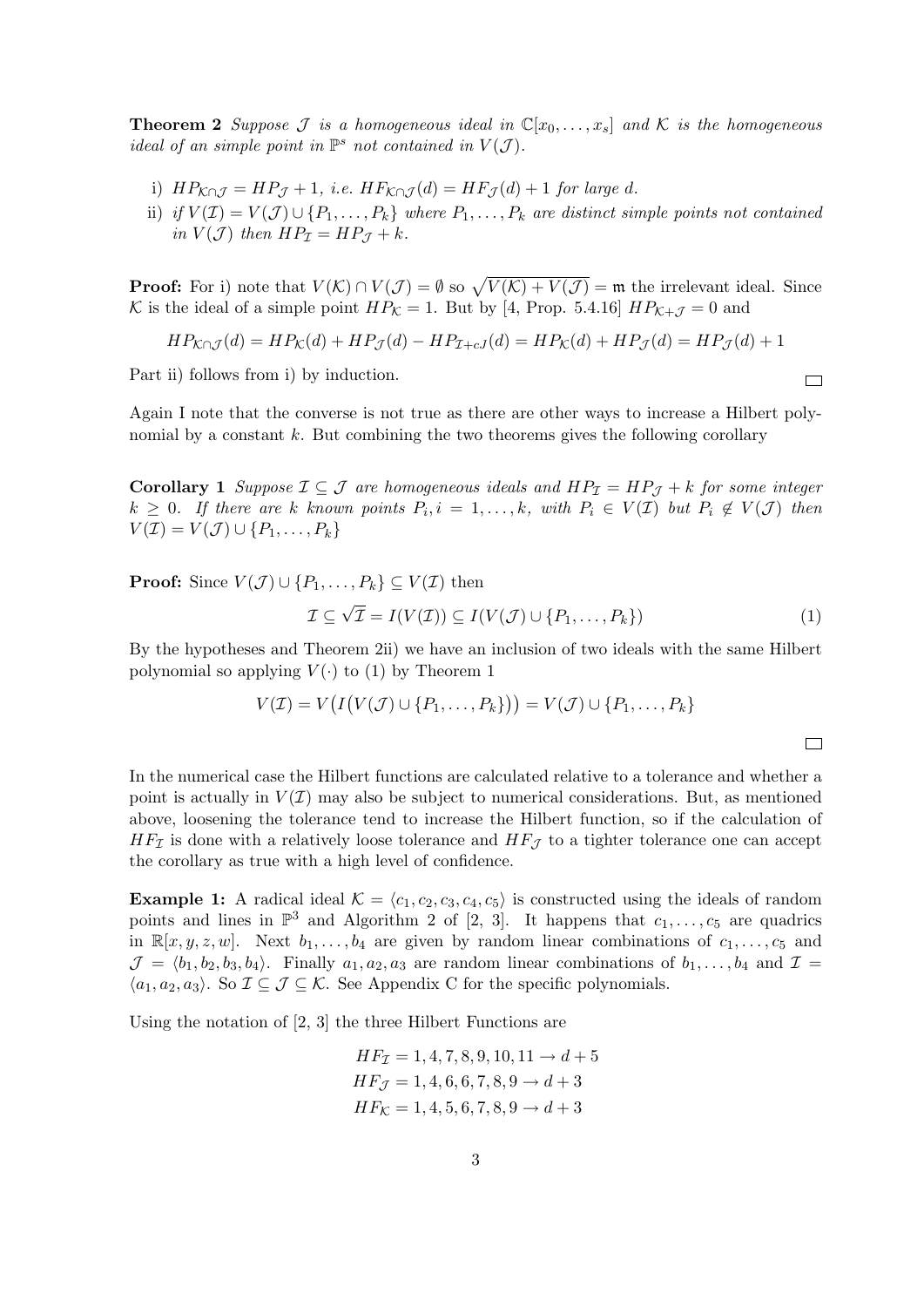where  $HF_{\mathcal{I}}$  is calculated with a tolerance of  $10^{-5}$  and the others to a tolerance of  $10^{-10}$ . Since  $\mathcal{J} \subseteq \mathcal{K}$  and appear to have the same Hilbert Polynomial we can conclude from Theorem 1 that  $V(\mathcal{J}) = V(\mathcal{K})$ . We would like to conclude that  $V(\mathcal{I})$  consists of  $V(\mathcal{K})$  with two additional points, by Corollary 1 given the above Hilbert functions it is enough to exhibit two points in  $V(\mathcal{I})$  that are not in  $V(\mathcal{K})=V(\mathcal{J})$  We augment the system given by  $a_1, a_2, a_3$ with a random linear equation ell, then using MATHEMATICA's NSolve the small numerical inconsistencies leads MATHEMATICA to believe the ideal  $\langle a_1, a_2, a_3, \ell \rangle$  is zero dimensional and returns 8 solution points in  $V(\mathcal{I})$ . Two of these are not in  $V(\mathcal{J}) = V(\mathcal{K})$  which is all we needed to show.

Because of the random construction of  $\mathcal I$  from  $\mathcal J$  from  $\mathcal K$  it is unlikely that there are any accidental relations among the  $a_i, b_i$ . This suggests that the algebraic set  $V(\mathcal{K})$  is not a set theoretic intersection of three equations but is a set theoretic intersection of 4 equations, but, since  $HF_{\mathcal{J}}(3) \neq HF_{\mathcal{K}}(3)$  this variety is not an ideal theoretic intersection of 4 equations.

A more complicated example of this is the Double-four not contained in a cubic. See below and Appendix D for details.

### 3 Table 6 of [3] revisited

For the reader who may not have [3] handy, I include the original Table 6 as Table 1. The lists of generators in the first column have been corrected, but otherwise this table is unchanged from [3].

The constructions in [2, 3] were done line by line using Algorithm 2 of [2, 3] which numerically finds a reduced basis for the intersection of two ideals. Since the ideals of the original lines were given by two homogeneous linear equations these ideals of the lines are clearly radical, in fact, prime ideals in  $\mathbb{C}[x_0, \ldots, x_3]$ . Further it is elementary that the intersection of radical ideals is radical, so the final ideal  $\mathcal I$  of a configuration is radical. However this is an intersection of the ideals in the construction, so the final generators may not have been in any of the previous ideals. So sub-ideals of  $\mathcal I$  generated by a subset of the basis may not be radical. In fact, we will see below that they are often not radical. Given the results of the previous section I redo Table 6 of [3] giving the Hilbert Functions and polynomials rather than "other points".

Here type refers to set theoretic intersection (STI) where  $V(\mathcal{I})$  is the desired figure but the ideal is not radical and *ideal theoretic intersection* (ITI) where the ideal is radical, i.e.  $\mathcal{I} = I(V(\mathcal{I}))$ . The subscripts on the generators refer to the total degree of the generator so, for example  $s<sub>4</sub>$  is the generator of the double-six of total degree 4. The convention on Hilbert functions is as in [3] and above where the Hilbert polynomial is given after the Hilbert function begins to agree with it.

The results for the first four configurations were correct in the original Table 6, so long as points where not counted unless they passed the membership test, i.e. the points in the last column of the original Table 6 were rejected. In particular the 4 additional points found in the algebraic set determined by generators  $a_4, b_4, c_4$  of the double-five not in a cubic were exactly those returned by the original run and membership test by BERTINI. I speculate that BERTINI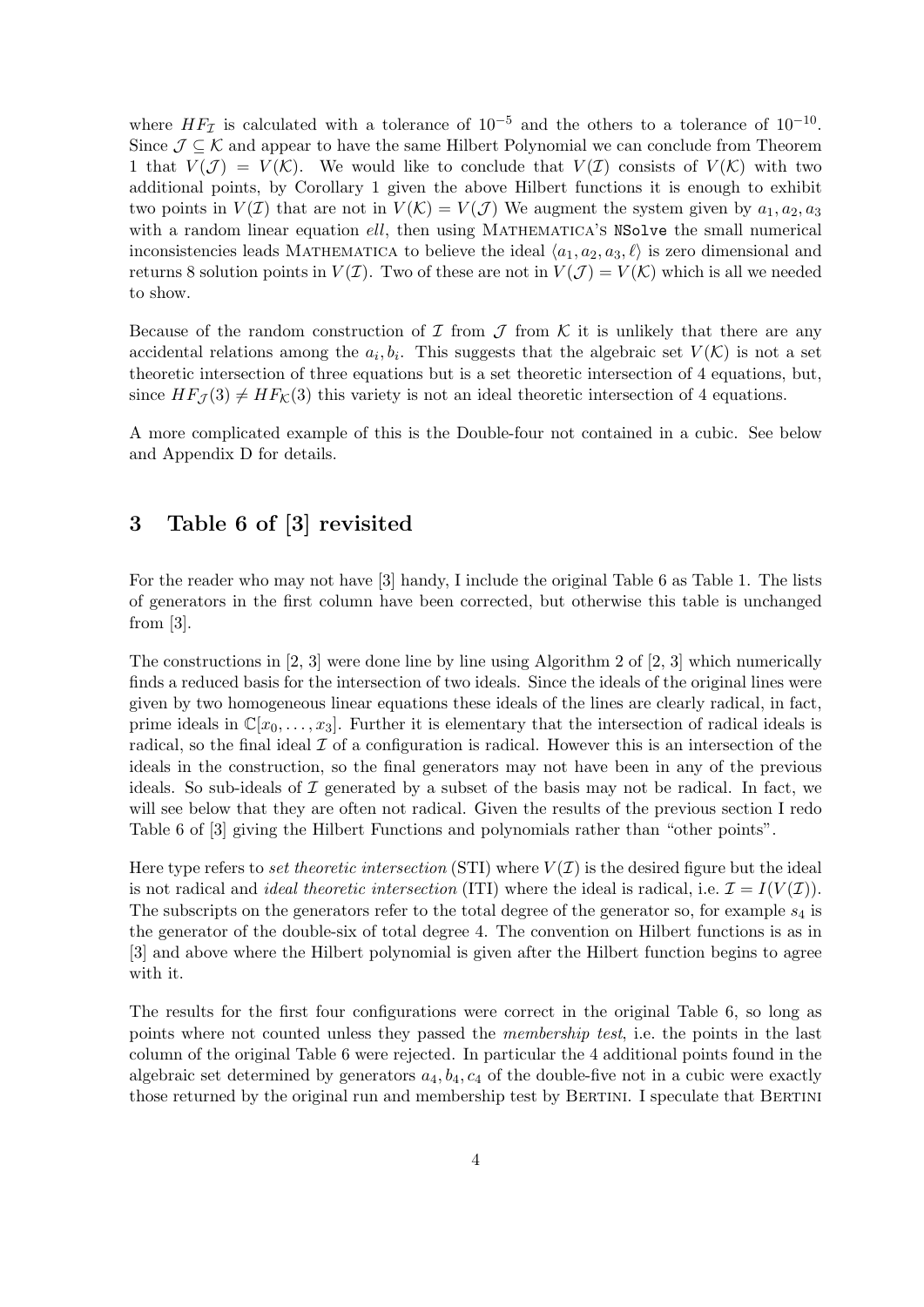| Generators                                                       | Lines          |                    | other 1-dim $\vert$ isolated points | other points     |  |  |  |
|------------------------------------------------------------------|----------------|--------------------|-------------------------------------|------------------|--|--|--|
| Double-six, generators $s_3, s_4$                                |                |                    |                                     |                  |  |  |  |
| $s_3, s_4$                                                       | 12             |                    | $\overline{0}$                      | $\overline{0}$   |  |  |  |
| Double-five subvariety, generators $s_3, s_4, a_5, b_5$          |                |                    |                                     |                  |  |  |  |
| $s_3, a_5$                                                       | 10             | $1 \deg 5$         | 0                                   | $\theta$         |  |  |  |
| $s_3, s_4, a_5$                                                  | 10             |                    | $\overline{0}$                      | 12               |  |  |  |
| $s_3, s_4, a_5, b_5$                                             | 10             |                    | $\overline{0}$                      | 21               |  |  |  |
| Double-five not subvariety, generators $a_4, b_4, c_4, d_4, e_4$ |                |                    |                                     |                  |  |  |  |
| $a_4, b_4$                                                       | 10             | $1 \deg 6$         | 0                                   | $\overline{0}$   |  |  |  |
| $a_4, b_4, c_4$                                                  | 10             |                    | 4                                   | 6                |  |  |  |
| $a_4, b_4, c_4, d_4$                                             | 10             |                    | $\overline{0}$                      | 4                |  |  |  |
| $a_4, b_4, c_4, d_4, e_4$                                        | 10             |                    | $\theta$                            | 3                |  |  |  |
| Double-four subvariety, generators $s_3$ , $s_4$ , $a_4$ , $b_4$ |                |                    |                                     |                  |  |  |  |
| $s_3, a_4$                                                       | 8              | $2 \deg 2$         | 0                                   | $\overline{0}$   |  |  |  |
| $s_3, s_4, a_4$                                                  | 8              |                    | 0                                   | 5                |  |  |  |
| $s_3, s_4, a_4, b_4$                                             | 8              |                    | 0                                   | 8                |  |  |  |
| Double-four not subvariety, generators $a_4, \ldots, g_4$        |                |                    |                                     |                  |  |  |  |
| $a_4, b_4$                                                       | 8              | $1 \deg 8$         | 0                                   | $\boldsymbol{0}$ |  |  |  |
| $a_4, b_4, c_4$                                                  | 8              |                    | $\overline{7}$                      | 5                |  |  |  |
| $a_4, b_4, c_4, d_4$                                             | 8              |                    | 0                                   | $\overline{2}$   |  |  |  |
| $a_4, b_4, c_4, d_4, e_4$                                        | 8              |                    | 0                                   | $\mathbf{1}$     |  |  |  |
| $a_4,\ldots,g_4$                                                 | 8              |                    | 0                                   | $\boldsymbol{0}$ |  |  |  |
| Double-three subvariety, generators $s_3, a_3, s_4, a_4, b_4$    |                |                    |                                     |                  |  |  |  |
| $s_3, a_3$                                                       | 9              |                    | 0                                   | $\theta$         |  |  |  |
| $s_3, a_3, s_4$                                                  | 6              |                    | 1                                   | 11               |  |  |  |
| $\mathfrak{s}_3, \mathfrak{a}_3, \mathfrak{s}_4, \mathfrak{a}_4$ | 6              |                    | 0                                   | 8                |  |  |  |
| $s_3, a_3, s_4, a_4, b_4$                                        | 6              |                    | $\overline{0}$                      | $\overline{7}$   |  |  |  |
| Double-two subvariety, generators $a_2, s_3, a_3, s_4$           |                |                    |                                     |                  |  |  |  |
| $a_2, s_3$                                                       | 4              | $1 \text{ deg } 2$ | 0                                   | $\overline{0}$   |  |  |  |
| $\boldsymbol{a_2}, \boldsymbol{a_3}, \boldsymbol{s_3}$           | 5              |                    | 0                                   | $\overline{2}$   |  |  |  |
| $a_2, a_3, s_3, s_4$                                             | $\overline{4}$ |                    | $\overline{0}$                      | 18               |  |  |  |

Table 1: Table 6 of [3]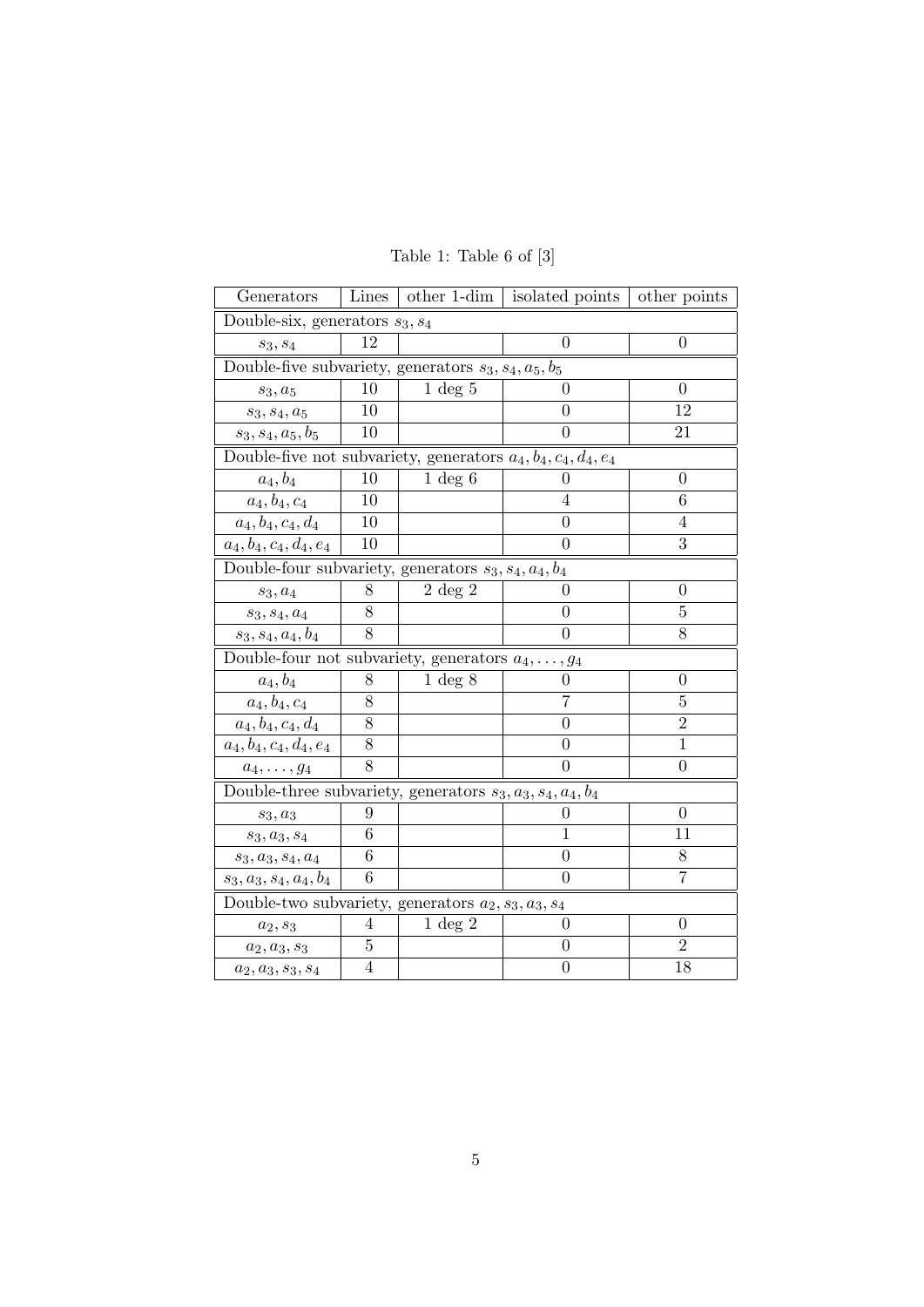| Generators                                                       | Lines          | other             | Hilbert function                                  | type       |  |  |  |  |
|------------------------------------------------------------------|----------------|-------------------|---------------------------------------------------|------------|--|--|--|--|
| Double-six, generators $s_3, s_4$                                |                |                   |                                                   |            |  |  |  |  |
| $s_3, s_4$                                                       | 12             |                   | $1, 4, 10, 19, 30, 42 \rightarrow 12d - 18$       | <b>ITI</b> |  |  |  |  |
| Double-five subvariety, generators $s_3, s_4, a_5, b_5$          |                |                   |                                                   |            |  |  |  |  |
| $s_3, a_5$                                                       | 10             | dim 1 deg 5       | $1, 4, 10, 19, 31, 45 \rightarrow 15d - 30$       |            |  |  |  |  |
| $s_3, s_4, a_5$                                                  | 10             |                   | $1, 4, 10, 19, 30, 41, 50 \rightarrow 10d - 10$   | <b>STI</b> |  |  |  |  |
| $s_3, s_4, a_5, b_5$                                             | 10             |                   | $1, 4, 10, 19, 30, 40 \rightarrow 10d - 10$       | ITI        |  |  |  |  |
| Double-five not subvariety, generators $a_4, b_4, c_4, d_4, e_4$ |                |                   |                                                   |            |  |  |  |  |
| $a_4, b_4$                                                       | 10             | dim 1 deg 6       | $1, 4, 10, 20, 33, 48 \rightarrow 16d - 32$       |            |  |  |  |  |
| $a_4, b_4, c_4$                                                  | 10             | 4 points          | $1, 4, 10, 20, 32, 44 \rightarrow 10d - 6$        |            |  |  |  |  |
| $a_4, b_4, c_4, d_4$                                             | 10             |                   | $1, 4, 10, 20, 31, 40 \rightarrow 10d - 10$       | <b>STI</b> |  |  |  |  |
| $a_4, b_4, c_4, d_4, e_4$                                        | 10             |                   | $1, 4, 10, 20, 30, 40 \rightarrow 10d - 10$       | ITI        |  |  |  |  |
| Double-four subvariety, generators $s_3, s_4, a_4, b_4$          |                |                   |                                                   |            |  |  |  |  |
| $s_3, a_4$                                                       | 8              | $2 \dim 1 \deg 2$ | $1, 4, 10, 19, 30, 42 \rightarrow 12d - 18$       |            |  |  |  |  |
| $s_3, s_4, a_4$                                                  | 8              |                   | $1, 4, 10, 19, 29, 38, 45, 52 \rightarrow 8d - 4$ | <b>STI</b> |  |  |  |  |
| $s3, s_4, a_4, b_4$                                              | 8              |                   | $1, 4, 10, 19, 28, 36 \rightarrow 8d - 4$         | <b>ITI</b> |  |  |  |  |
| Double-four not subvariety, generators $a_4, \ldots, g_4$        |                |                   |                                                   |            |  |  |  |  |
| $a_4, b_4$                                                       | 8              | dim 1 deg 8       | $1, 4, 10, 20, 33, 48 \rightarrow 16d - 32$       |            |  |  |  |  |
| $a_4, b_4, c_4$                                                  | 8              | 8 points          | $1, 4, 10, 20, 32, 44, 54, 69 \rightarrow 8d + 4$ |            |  |  |  |  |
| $a_4, b_4, c_4, d_4$                                             | 8              |                   | $1, 4, 10, 20, 31, 40, 44 \rightarrow 8d - 4$     | <b>STI</b> |  |  |  |  |
| $a_4, b_4, c_4, d_4, e_4$                                        | $8\,$          |                   | $1, 4, 10, 20, 30, 36, 44 \rightarrow 8d - 4$     | <b>STI</b> |  |  |  |  |
| $a_4,\ldots,f_4$                                                 | $8\,$          |                   | $1, 4, 10, 20, 29, 36 \rightarrow 8d - 4$         | <b>STI</b> |  |  |  |  |
| $a_4,\ldots,g_4$                                                 | 8              |                   | $1, 4, 10, 20, 28, 36 \rightarrow 8d - 4$         | <b>ITI</b> |  |  |  |  |
| Double-three subvariety, generators $s_3, a_3, s_4, a_4, b_4$    |                |                   |                                                   |            |  |  |  |  |
| $s_3, a_3$                                                       | 9              |                   | $1, 4, 10, 18, 27, 36 \rightarrow 9d - 9$         |            |  |  |  |  |
| $s_3, a_3, s_4$                                                  | 6              |                   | $1, 4, 10, 18, 26, 32, 36 \rightarrow 6d$         | <b>STI</b> |  |  |  |  |
| $s_3, a_3, s_4, a_4$                                             | 6              |                   | $1, 4, 10, 18, 25, 30, 36 \rightarrow 6d$         | <b>STI</b> |  |  |  |  |
| $s_3, a_3, s_4, a_4, b_4$                                        | 6              |                   | $1, 4, 10, 18, 24, 30, 36 \rightarrow 6d$         | <b>ITI</b> |  |  |  |  |
| Double-two subvariety, generators $a_2, s_3, a_3, s_4$           |                |                   |                                                   |            |  |  |  |  |
| $a_2, s_3$                                                       | 4              | dim 1 deg 2       | $1, 4, 9, 15, 21, 27 \rightarrow 6d - 3$          |            |  |  |  |  |
| $\boldsymbol{a_2}, \boldsymbol{s_3}, \boldsymbol{s_4}$           | 4              |                   | $1, 4, 9, 15, 20, 23, 26 \rightarrow 4d + 2$      | <b>STI</b> |  |  |  |  |
| $a_2, a_3, s_3, s_4$                                             | $\overline{4}$ |                   | $1, 4, 9, 14, 18, 22, 26 \rightarrow 4d + 2$      | <b>ITI</b> |  |  |  |  |

Table 2: Table 6 of [3] Revised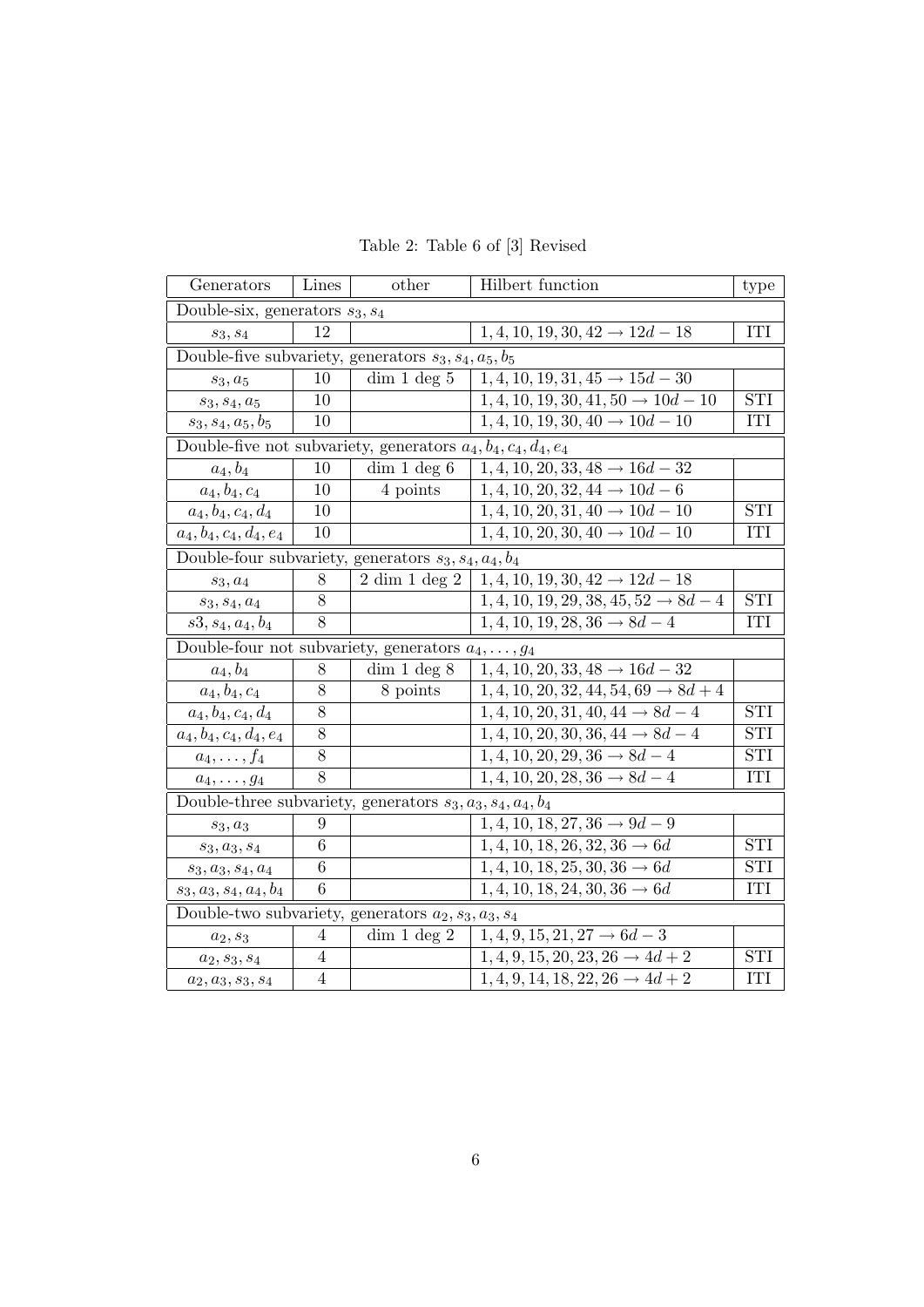had an easier time with this configuration because for this one configuration the equations  $a_4, \ldots, e_4$  all had complex, not real, coefficients.

For the double-four not in a cubic the three generator set had 8, not 7, extra points. Six of these 8 points were among the 7 points reported in the original Table 6, one was not a correct isolated point, and two additional points were found by an additional BERTINI run with the same data. See Appendix D for the equations and solutions. It should be noted that since Newton iteration converges well to a simple isolated point, before using the membership test the correct isolated zeros were among those points returned by the original BERTINI run with "good" condition numbers. Thus the points with "bad" condition numbers did not need to be tested. I also note that because of the randomness in the construction and numerical methods used, lots of singular value decompositions, the generators  $a_4, \ldots, a_4$  were random among all possible generators and so using them in a different order would have given similar results. But once fixing  $\mathcal{I} = \langle a_4, b_4, c_4, d_4 \rangle$  as an ideal for a STI of the double-four then  $e_4$ ,  $f_4$ ,  $g_4$  are in the the radical of  $I$  and needed to generate this radical to get the ITI.

The double-three subvariety was correct in Table 6 except for the isolated point found for generators  $\{a_3, s_3, s_4\}$ . The Hilbert function calculation shows that the radical of the ideal generated by these generators is the radical ideal of the double-three so there are no points not on the double-three. It should be noted that if one starts with generators  $\{s_3, s_4, a_4\}$ then it is geometrically clear that there will be at least 6 isolated solutions since each of lines  $4,5,6,10,11,12$  of the double-six meet the double-three in 3 points but must meet  $a_4$  in 4 points, so one must not be on the double-three. Since all points of the double-six are zeros of  $s_3, s_4$  these 6 distinct points satisfy the three equations. By Corollary 1 a Hilbert polynomial calculation shows that these are the only isolated points of this system.

The double-two was correct in Table 6 except for an error in properly identifying the generators in the first and third calculation. The generating set  $\{a_3, s_3\}$  originally listed in Table 6 of [3] would have a solution of total degree 9, 5 lines and a degree 4 curve. The correct generators for the answer given in Table 6 are listed here. The middle calculation has been replaced by the generating set  $\{a_2, s_3, s_4\}$  to show, by Theorem 1, that this configuration also is a STI of a proper subset of the the basis of the ITI,  $a_3$  is evidently in the radical of  $\langle a_2, s_3, s_4 \rangle$ .

#### 4 Comments

The Bertini results, after membership testing, given in Table 6 of [3] were correct with only two exceptions and then off by only one point. I show here that additional testing can be done and one can identify exactly which of the many points returned are actually isolated points of the system. It seems that the many extraneous points found are artifacts of the fact that the generic "square system", i.e. n homogeneous equations in  $n + 1$  variables, have many isolated solutions. Thus even the small inaccuracies in my equations caused BERTINI to find many of these. It does not seem to me now that changing tolerances in BERTINI will settle these questions since different tolerances and even different runs will produce varying numbers of points, some of which will be extraneous and some missing, so there is no internal way in BERTINI to know which calculation is correct.